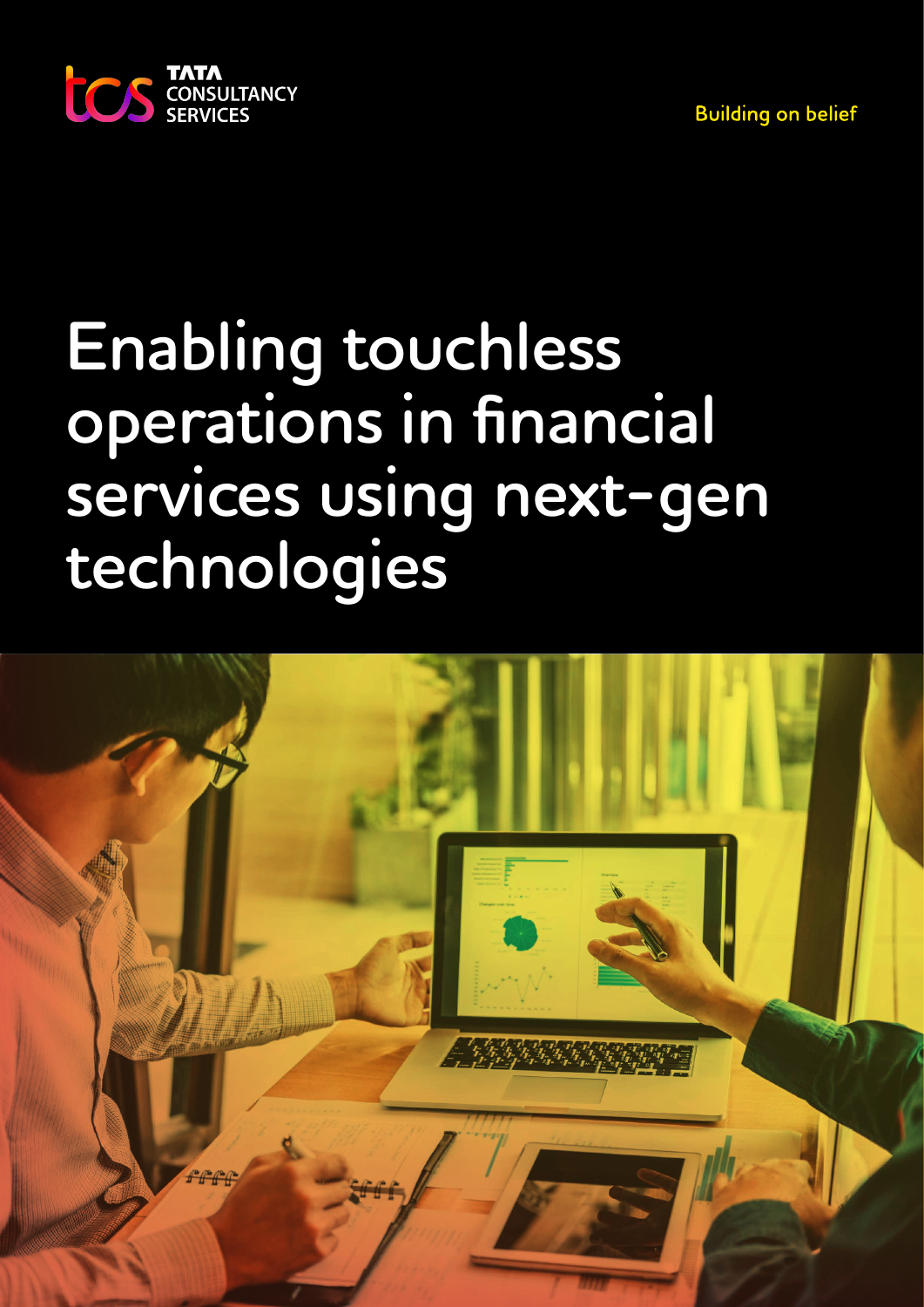# Abstract

Over the past couple of decades, financial institutions have transformed themselves to offer digital services to meet new customer expectations. However, most financial institutions have bolted on digital capabilities on existing infrastructure to offer a digital interface to their customers instead of enabling end-to-end digital transformation. As a result, even today, a high degree of manual effort is required to offer financial services resulting in poor experience, compliance challenges, and increased costs. Given the ongoing pandemic, financial institutions must adopt straight-through processing to eliminate manual touchpoints and offer frictionless customer experience. This will require banks to embrace next-gen technologies such as advanced artificial intelligence (AI), machine learning (ML), speech-to-text, and computer vision (CV) as well as adopt low code and no code platforms, and machinefirst principles. This white paper discusses the operational challenges faced by financial institutions in enabling a shift to touchless operations and suggests ways to resolve them through advanced technologies.

### Touchless operations: An urgent imperative for financial institutions

The financial services industry has transformed rapidly to offer customers digital banking services and enhanced digital experience. However, in the rush to quickly digitalize the customer experience, banks have ended up adopting band-aid or quick fix solutions that provide a digital interface but fail to address the complexities in back-office processes.

With the COVID-19 pandemic advancing the deadlines for completing digital transformation initiatives, financial institutions are also coming under pressure to introduce touchless operations, especially as the restrictions triggered by the virus look set to continue. Digital is thus no longer a value addition but a mandatory upgrade to stay relevant among customers. Accomplishing this needs technology-driven advancements in operations with a focus on eliminating complexities and shortcomings in the underlying business systems and processes.

Enabling touchless operations is often interpreted as a need for digital transformation where digital solutions are expected to convert a paper-dominated process to a completely digitalized flow of data and process. But a shift to touchless operations entails much more than just going paperless—it involves studying complex business processes and implementing next gen solutions using a welldesigned transformation framework.

In our view, financial institutions must define a transformation approach founded on four pillars:

- **Eliminate:** remove non-value adding process elements and reduce transaction volumes through proactive solutions.
- **Simplify:** reengineer and standardize legacy processes to streamline the customer journey.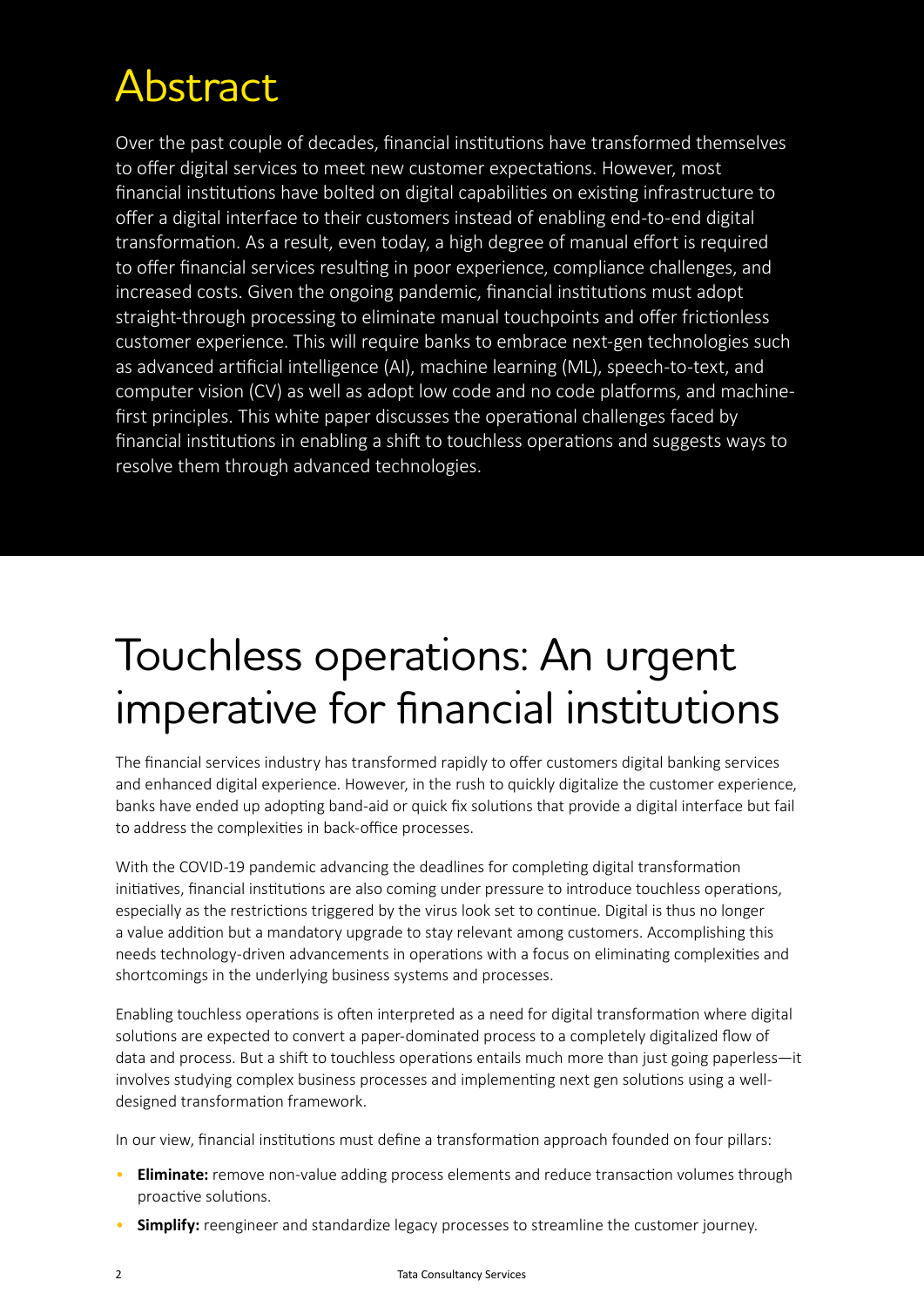- **Digitalize:** increase digital adoption to enable end-to-end digital journeys.
- **Automate:** upgrade IT systems leveraging AI technologies such as ML, natural language processing (NLP), CV, and speech-to-text and use low code application platforms (LCAP).

### Reasons for manual touchpoints in financial services

Traditionally, banking has been driven by manual operations. Hence, scrutinizing the underlying processes to understand the need for manual touchpoints, the drawbacks, and constraints in existing applications is imperative to identify the potential roadblocks in the journey toward touchless operations. In our experience of working with global financial institutions, banks face critical impediments in transitioning to touchless operations.

#### **Standalone IT applications**

Non-integration of legacy IT applications and absence of systemic workflows can cause breaks in the flow of data and information required for processing a business request. Implementing bridging processes or business process automation workflows and connectors to make legacy applications 'talk' to each other is imperative for touchless operations.

#### **Paper and image processing**

Processing paper-based applications and customer requests is the primary challenge while going paperless. While images and documents can be digitally scanned, a human agent has to manually peruse the scanned image to extract relevant data needed to process the request.

#### **Human judgment**

Complex and critical business processes often require subject matter experts to make decisions based on their knowledge and domain expertise. In addition, exception handling also requires human judgment.

#### **Unstructured documents and notes**

Extracting data and deciphering customer requirements from unstructured documentation require human intervention in most cases. Investigations into past customer interactions will also warrant reading through notes created by human agents, which are typically unstructured and free form.

#### **Human touch preference**

Customer-facing operations such as contact center interactions and default collections have been traditionally human-centric as most customers find it easier to talk to a human agent to resolve queries. This is especially true when online banking systems are not user-friendly and fail to resolve customer queries.

#### **Absence of data-driven solutions**

Banking applications and processes are heavily regulated and require thorough verification and validation of customer data while processing requests. This increases the dependence on human judgement and manual interventions. The absence of a 360-degree view of the customer data often restricts banks from getting a unified view of customer complaints, needs, and behavior, resulting in a quick fix that does not address or resolve the problem.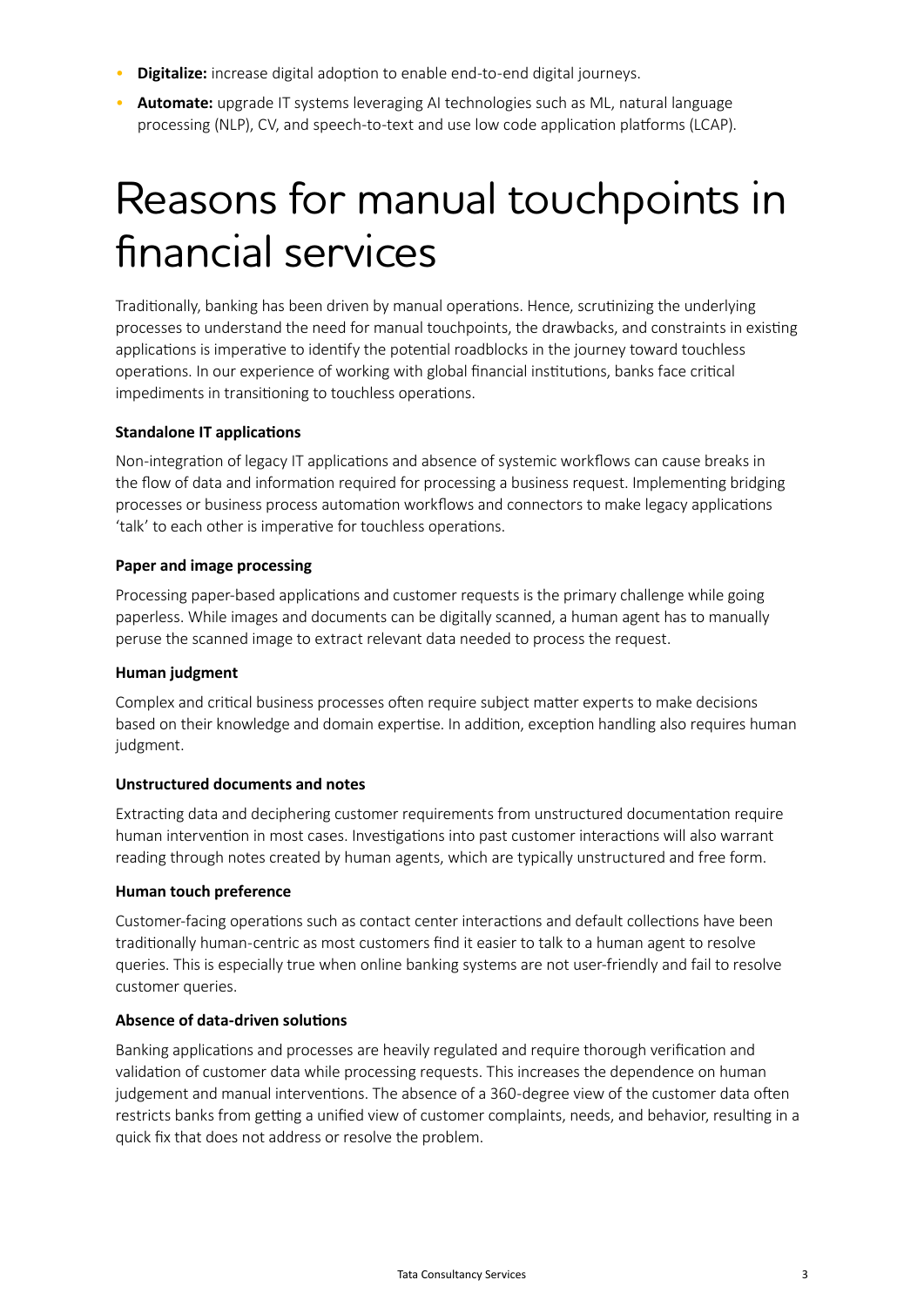# Moving to touchless operations: Next-gen technologies show the way

Traditional technologies and application landscapes, though instrumental in the transition from age old banking operations to IT backed operations, have not addressed the gaps in delivering seamless banking experience and efficient service. To achieve touchless operations, banks must consider leveraging advanced capabilities built using next-gen technologies. Advanced transformation backed by machine-first principles entail machines having the first right of refusal for all operational tasks. Adopting next-gen technologies such as AI, advanced analytics coupled with cloud technology, advanced machine intelligence, and LCAP, will reduce IT involvement in orchestrating and managing business processes. This in turn will help enable faster, accurate, and cost effective changes with minimal effort from business SMEs. Leveraging advanced technologies to eliminate manual touchpoints in operations will facilitate the transition to touchless banking (see Figure1).



*Figure 1: Shift to touchless banking - Technology capability mapping to eliminate manual touchpoints* 

### **Low code, no code automation**

Fragmented manual business processes are common in the operational landscape of financial institutions. Dependence on legacy systems or third-party systems with limited integration often leads to tasks such as data entry during account-opening and sanction-screening of third party systems being performed manually. These low volume processes do not justify a complete IT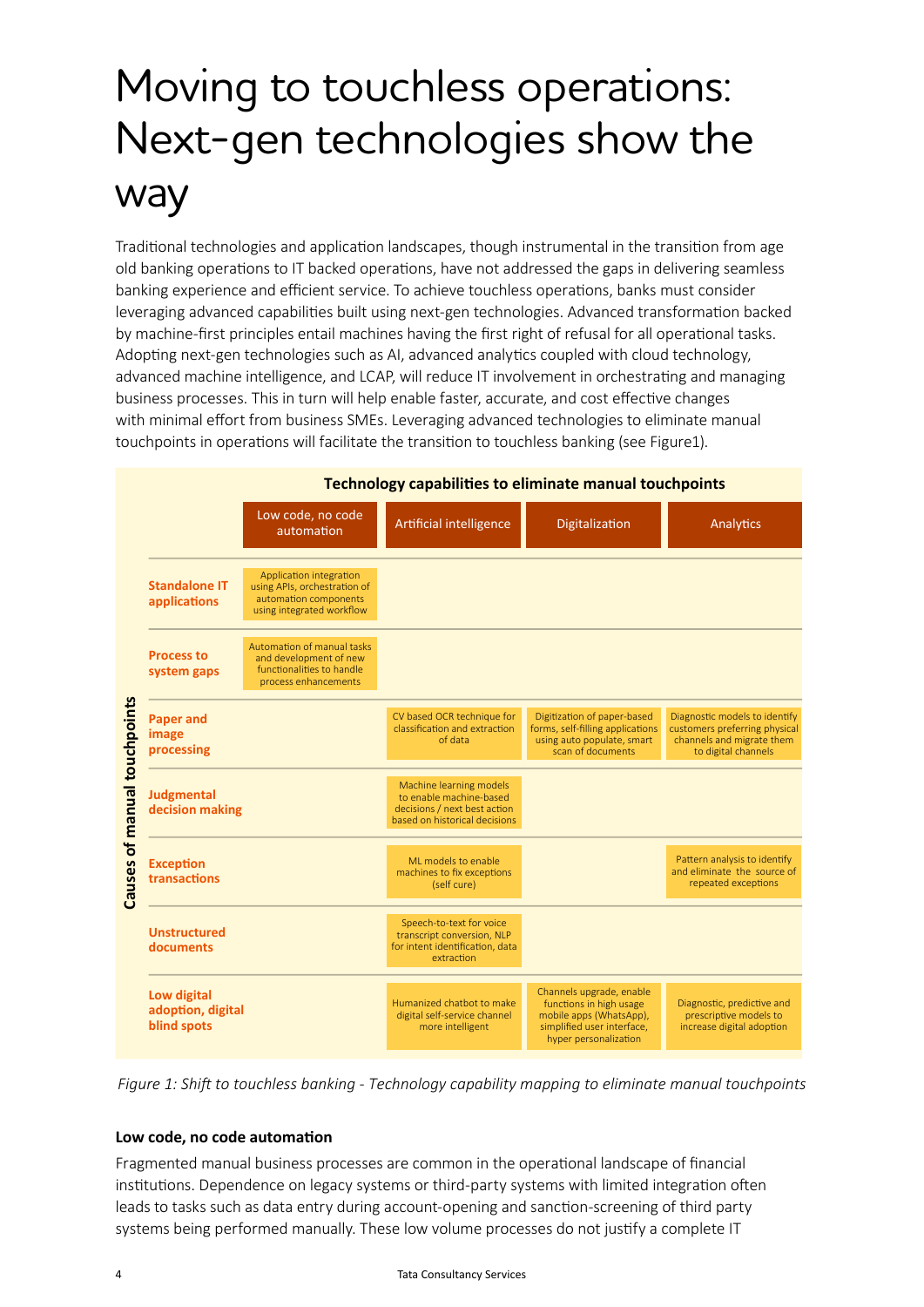overhaul. However, by leveraging LCAPs in certain areas such as procedural task automation, control automation, and migration of existing end user computing (EUC), banks can reap the benefits of automation with limited IT involvement. This will facilitate faster implementation at a lower cost by reducing dependence on coding skills.

#### **Artificial intelligence**

Dependence on human knowledge and decision-making is a key reason for manual business operations. Financial institutions accept digitally scanned documents but need manual effort to review the document and extract data from it as they lack the technology levers to automate these tasks. Using advanced AI technologies like CV, intelligent chatbots, NLP, and ML can resolve these challenges. For instance, in service requests such as a change in address, phone number , or an increase in the credit limit, humanized chatbots (instead of FAQ chatbots) can enable intelligent self-service. Virtual assistants employed to aid human agents can be trained to become smarter by using ML and NLP for quick and efficient customer interactions. Speech-to-text tools can extract information from voice interactions to serve customers better. Computer vision can be a game-changer to process digitally scanned documents or images without human intervention, especially in functions like loan origination and trade finance. ML models with NLP capabilities can be trained to manage complex decision-making and exception-handling in areas like credit card disputes and fraud investigation and resolution.

#### **Advanced analytics**

Data-driven business operations in financial services demand 360-degree customer data analysis to holistically serve customers, improve experience, enhance operational efficiency, and check fraud. Historical transaction data can form the basis for building and deploying descriptive, predictive, and prescriptive analytical models analytical models to achieve touchless business operations. Prediction models can be deployed to proactively identify and address customer needs. Predictive and prescriptive analytics can inform collection strategies to enhance collection efficiency while diagnostic, predictive, and prescriptive models can be used to measure and improve digital adoption and identify customer preferences. Pattern analytics can help detect anomalies in transactions to prevent fraud.

#### **Digitalization**

Though most banks offer digital channels, certain customer segments still prefer physical interactions resulting in paper-based transactions and communications across some functions. Equipping digital channels with smart speakers (to enable voice-enabled interactions) and messaging channels such as WhatsApp or Facebook Messenger (for real-time updates) can help banks deliver faster, personalized service, improve transparency, and enhance experience for such customer segments.

Moving to touchless operations is an aspirational goal for financial institutions and comes with its own challenges. Embracing the right approach spanning a robust implementation roadmap and governance framework bolstered by fail-fast and learn-fast mindset is critical to a successful shift to touchless banking operations.

### The bottom line

The post-pandemic world will see growing demand for contactless, digital customer experience. Touchless operations are the key to meeting this demand and the capability to offer seamless digital experience to customers will differentiate the leaders from the pack. Touchless operations are thus no longer a matter of choice for financial institutions, but a key ingredient of the recipe for success in the post-pandemic era, and the sooner banks make this shift, the better.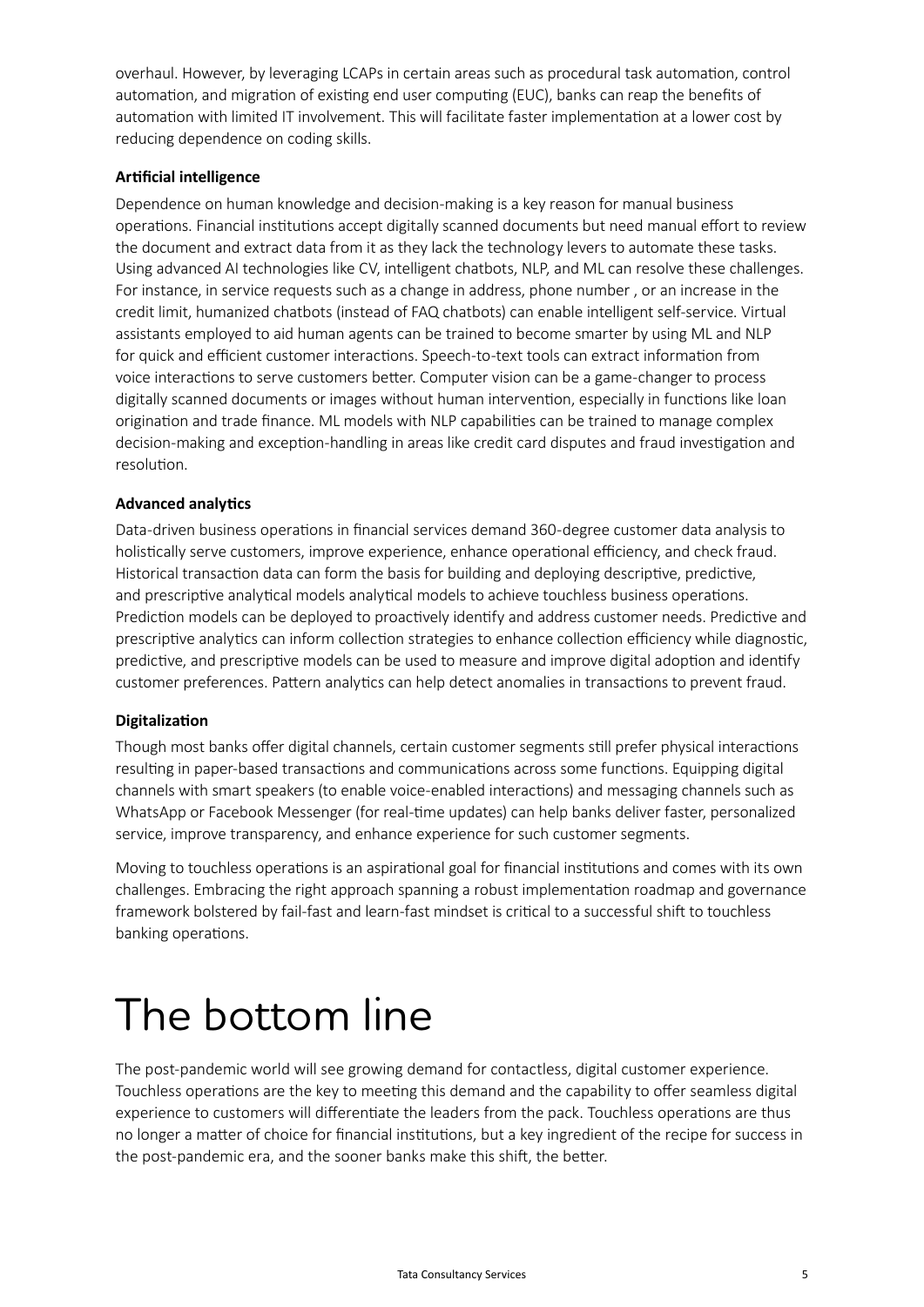### About the authors

### Kumaravelu I

Kumaravelu is the industry advisor and transformation head in the Banking, Financial Services and Insurance (BFSI) business unit at TCS. Over the past 28 years, he has worked with multiple banking and financial services customers across the globe. Kumaravelu's current responsibilities include transformation, innovation, and strategic initiatives in the US and LATAM regions. Kumaravelu holds a Bachelor's degree in Civil Engineering from the University of Madras, India, and a Master's degree in Urban Engineering from Anna University, India.

#### Santhosh Kumar Ravindran

Santhosh is a domain specialist and transformation consultant in the Banking, Financial Services and Insurance (BFSI) business unit at TCS. He has more than 20 years of experience in leading strategic and transformation initiatives for global banks and insurance companies. Santhosh's current role involves consulting, technology research and trend analysis and innovation for TCS' leading BFSI clients across the US and LATAM regions. Santhosh holds a Bachelor's degree in Civil Engineering from Calicut University, India, and an MBA degree in Information Systems from Bharathiar University, India.

#### Surajit Kar

Surajit is transformation consultant and technology head in the Banking, Financial Services, and Insurance (BFSI) business unit at TCS. He has more than 17 years of work experience with leading global banks and insurance companies. In his current role, Surajit actively participates in solving business problems with transformative technologies and research on the latest technology trends besides creating innovative solutions for BFSI clients across the US and LATAM regions.